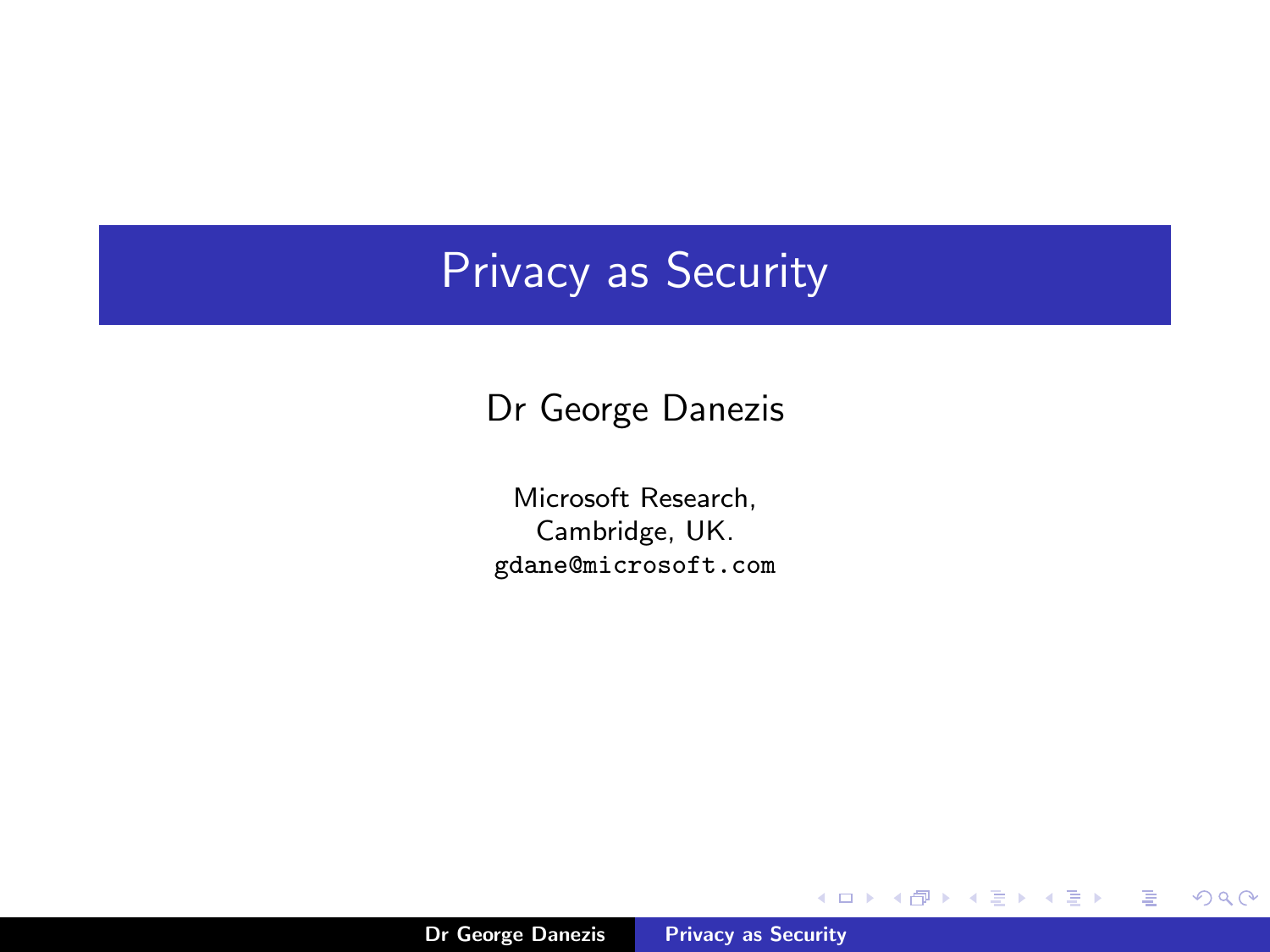What is this talk about?

- $\triangleright$  Explore the relations between notions of 'privacy' and 'traditional security'.
- $\triangleright$  Key thesis: Privacy is better understood as security!

How do we proceed?

- $\blacktriangleright$  Introduction to Privacy.
- $\blacktriangleright$  Revisiting security/privacy properties.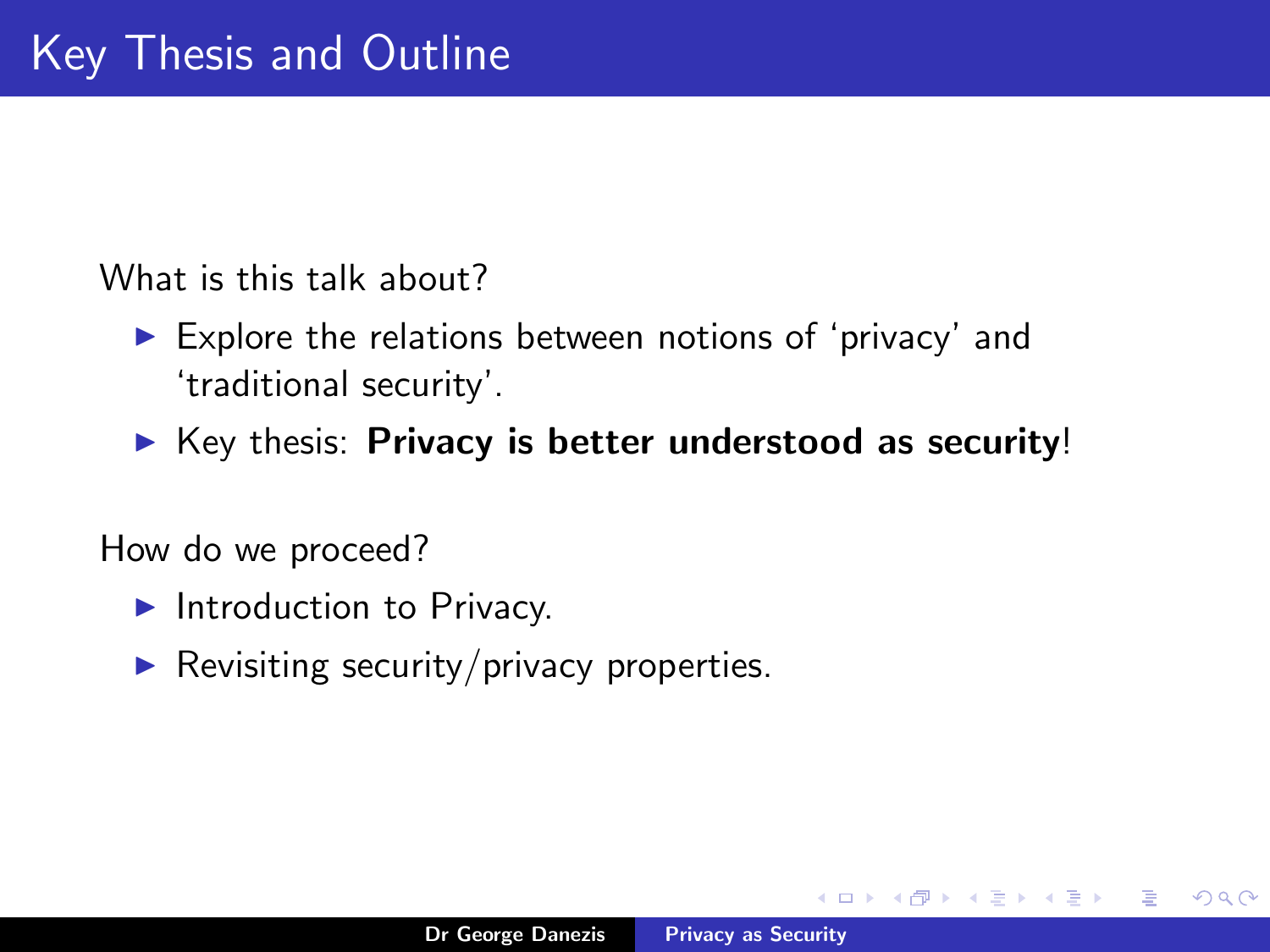Ground rules of this talk:

- $\blacktriangleright$  High-level: keep out the very technical details. Implementation issues, system specific, cryptography, statistics, standards.
- $\blacktriangleright$  Focus on technology and technology policy. There is also law, sociology, political science, and politics.
- $\blacktriangleright$  Look at privacy in the context of **computer security** Security properties, adversary models, security policies, ...
- $\triangleright$  A clear focus on the **real world** and its constraints.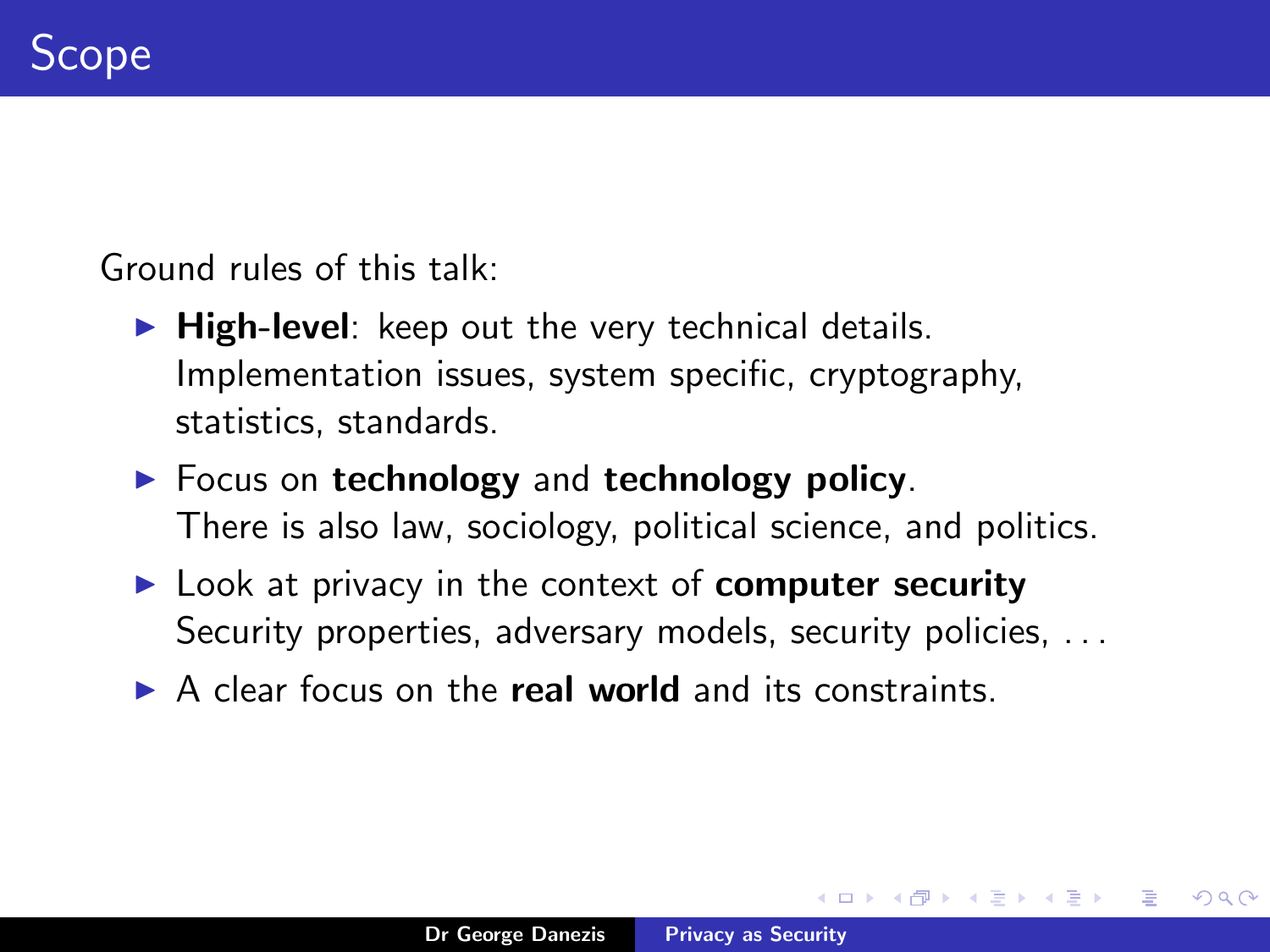"Privacy" important but. . .

- $\blacktriangleright$  ... what about abuse and accountability?
- $\blacktriangleright$  difficulties for Law Enforcement?
- $\blacktriangleright$  . copyright or libel?
- $\blacktriangleright$  (... what does a good, honest person has to hide anyway?)

Established wisdom:

- $\blacktriangleright$  Need for a *balance*...
- $\triangleright$  Control/limit *dangerous* technology (or research).
- **Result: Surveillance by design**  $\rightarrow$  no privacy (often).

Caricature conclusion: Security is most important!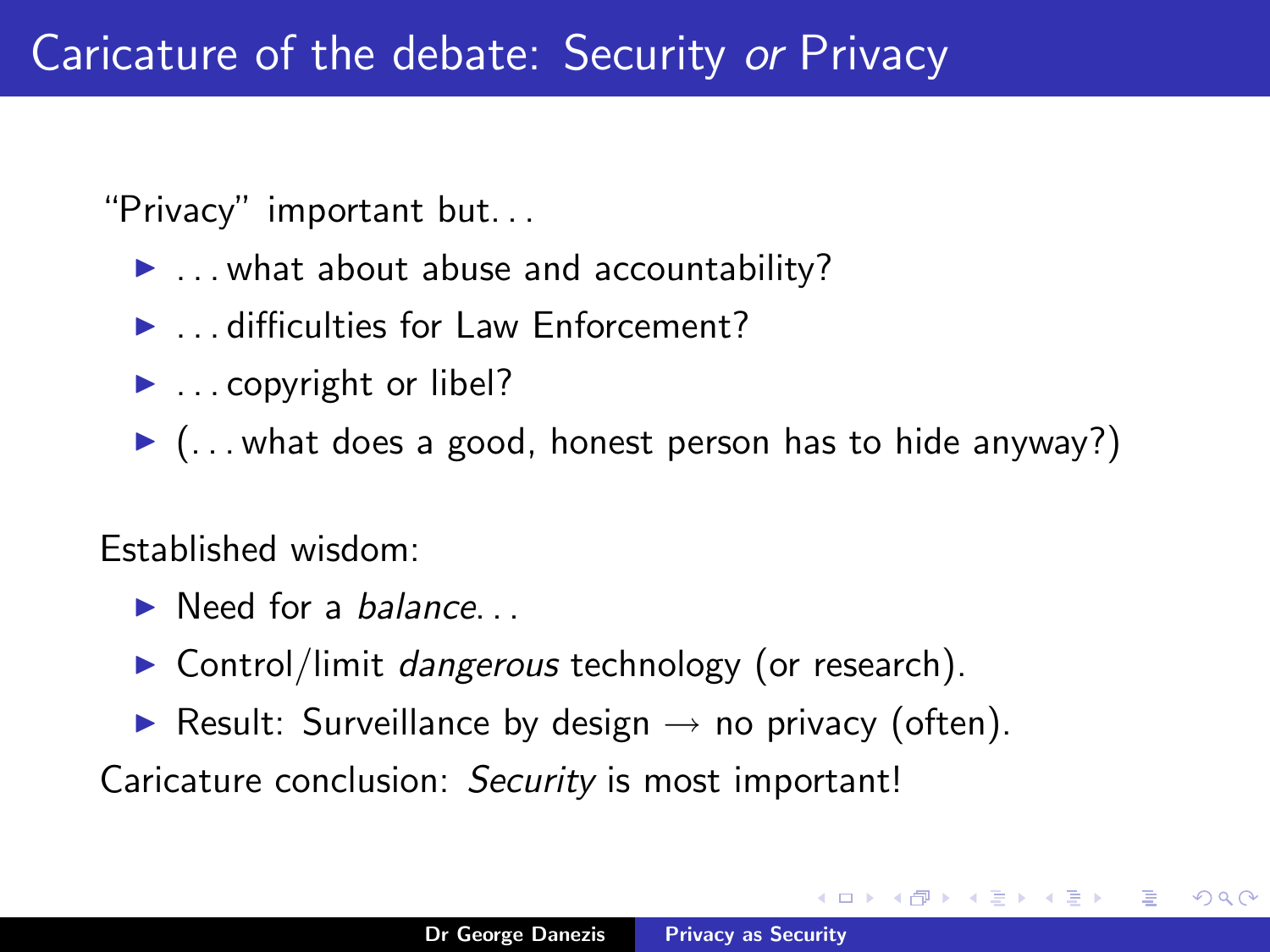A brief history of security, and where does privacy fit?

- $\blacktriangleright$  Early days (Pre-1970s): Security for the Government and Military. Focus on confidentiality properties. Some work on Tamper resistance, signal intelligence, . . . Keep secrets using computer security.
- $\triangleright$  70s to 90s: **Commercial security** and security for enterprises. Focus on integrity and authenticity, bank transactions, contracts, audits, signatures.
- $\triangleright$  90s to today: Security for households, citizens, civil society. Most computers get networked, and everyone start having their security worries. With limited budget, and no army of any type. . .
- The era of Privacy Concerns.

→ 作品 → → 全国 → → 全国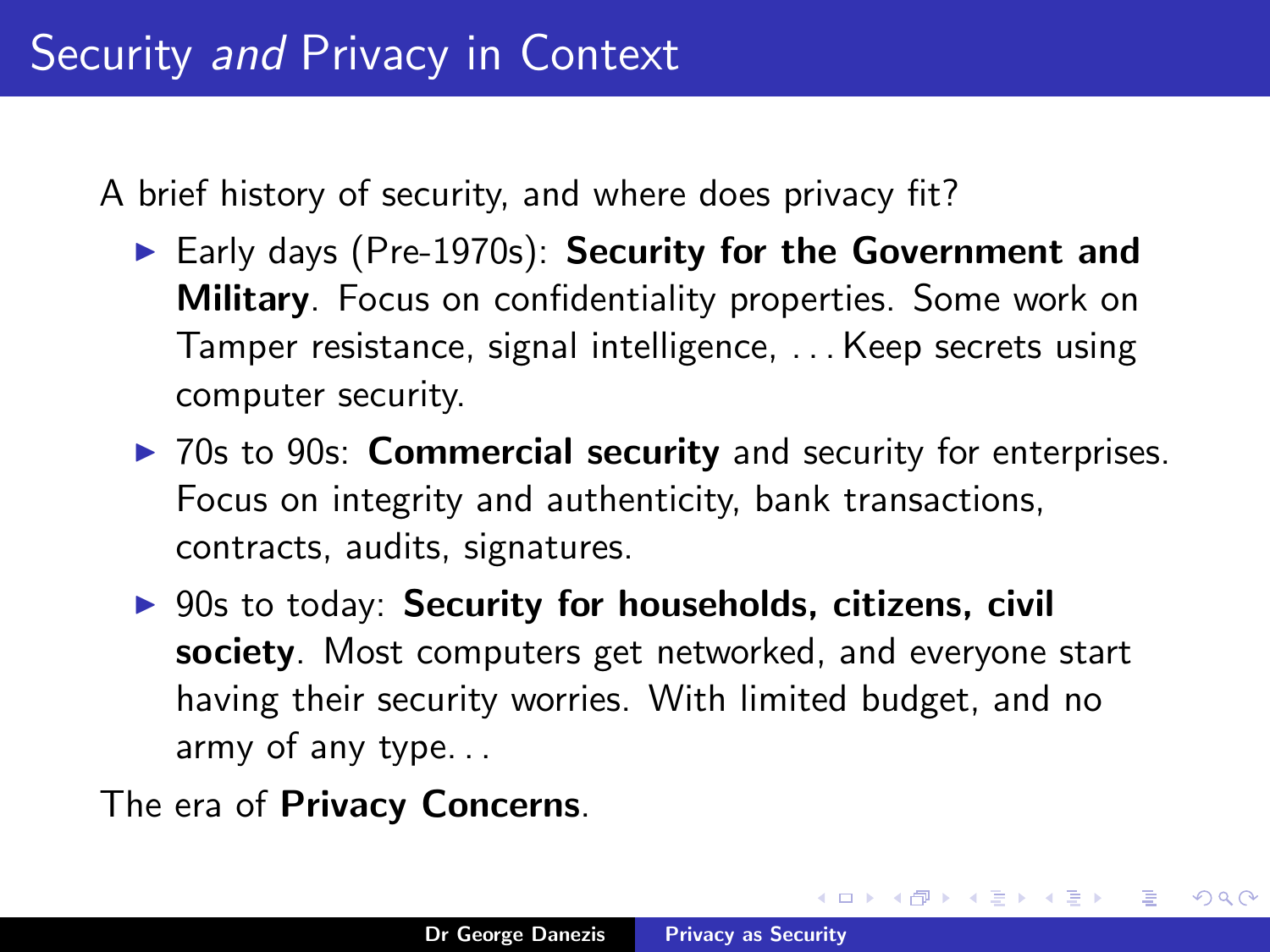## Privacy is Informational self-determination:

- $\blacktriangleright$  Giving out less information
- $\triangleright$  Gaining more control over one's informational environment.

Why is it important?

- $\blacktriangleright$  Privacy satisfies valid *security* needs of some entities. Examples: freedom from surveillance and profiling, flexibility to access and use content and services, freedom from compulsion, . . .
- $\triangleright$  Small(ish) entities: no serious means to gain assurance.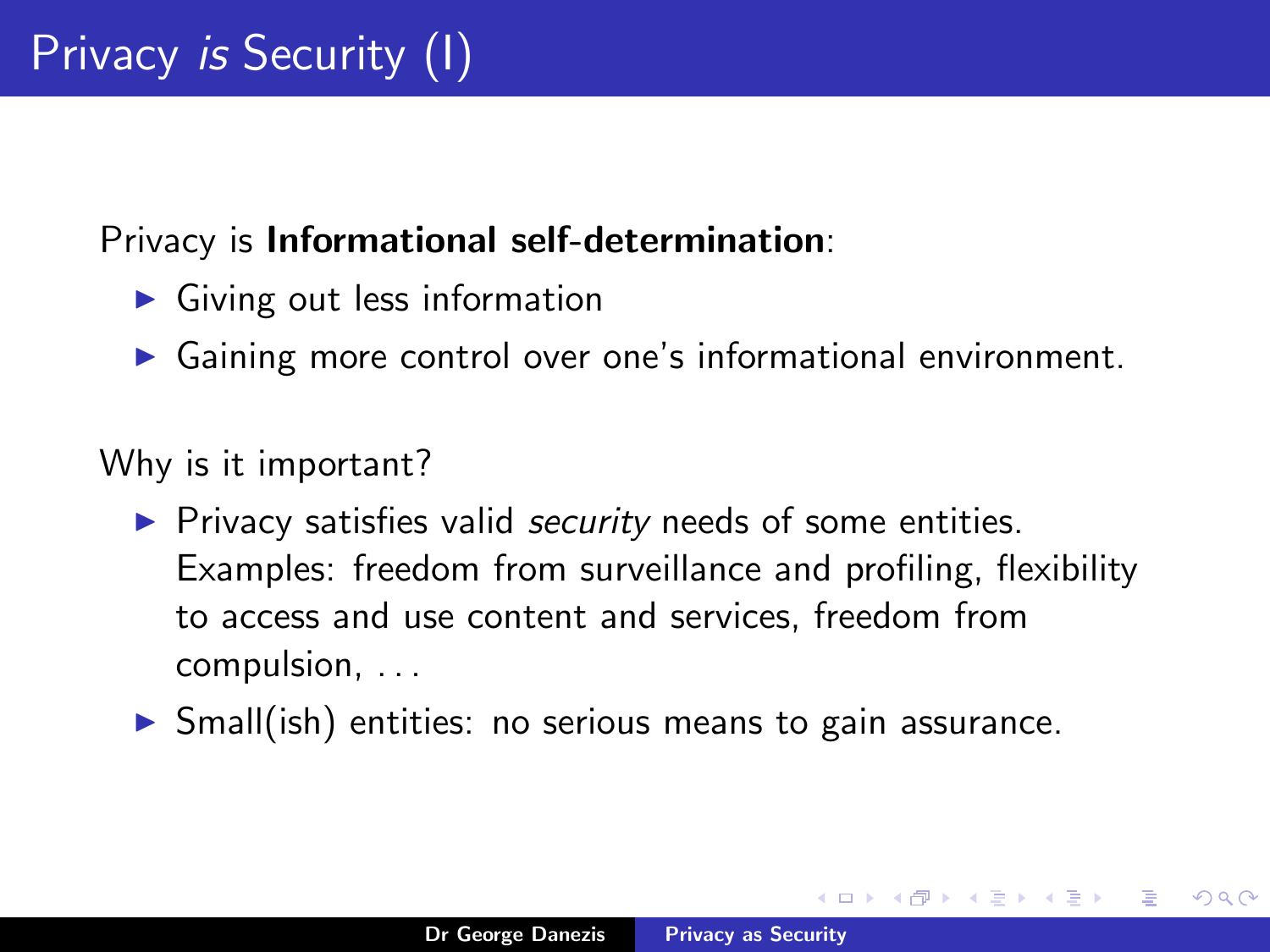Who are the small entities?

- $\blacktriangleright$  Households and individual citizens.
- $\triangleright$  NGOs, civil society,  $\dots$
- $\triangleright$  Small companies with no tech department?
- $\triangleright$  Small(ish) governments?

Shared infrastructure:

- $\triangleright$  Despite varying capabilities infrastructure is shared.
- $\blacktriangleright$  Telecommunications, operating systems, search engines, on-line shops, software, . . .
- $\triangleright$  Denying security to some, means denying it to all.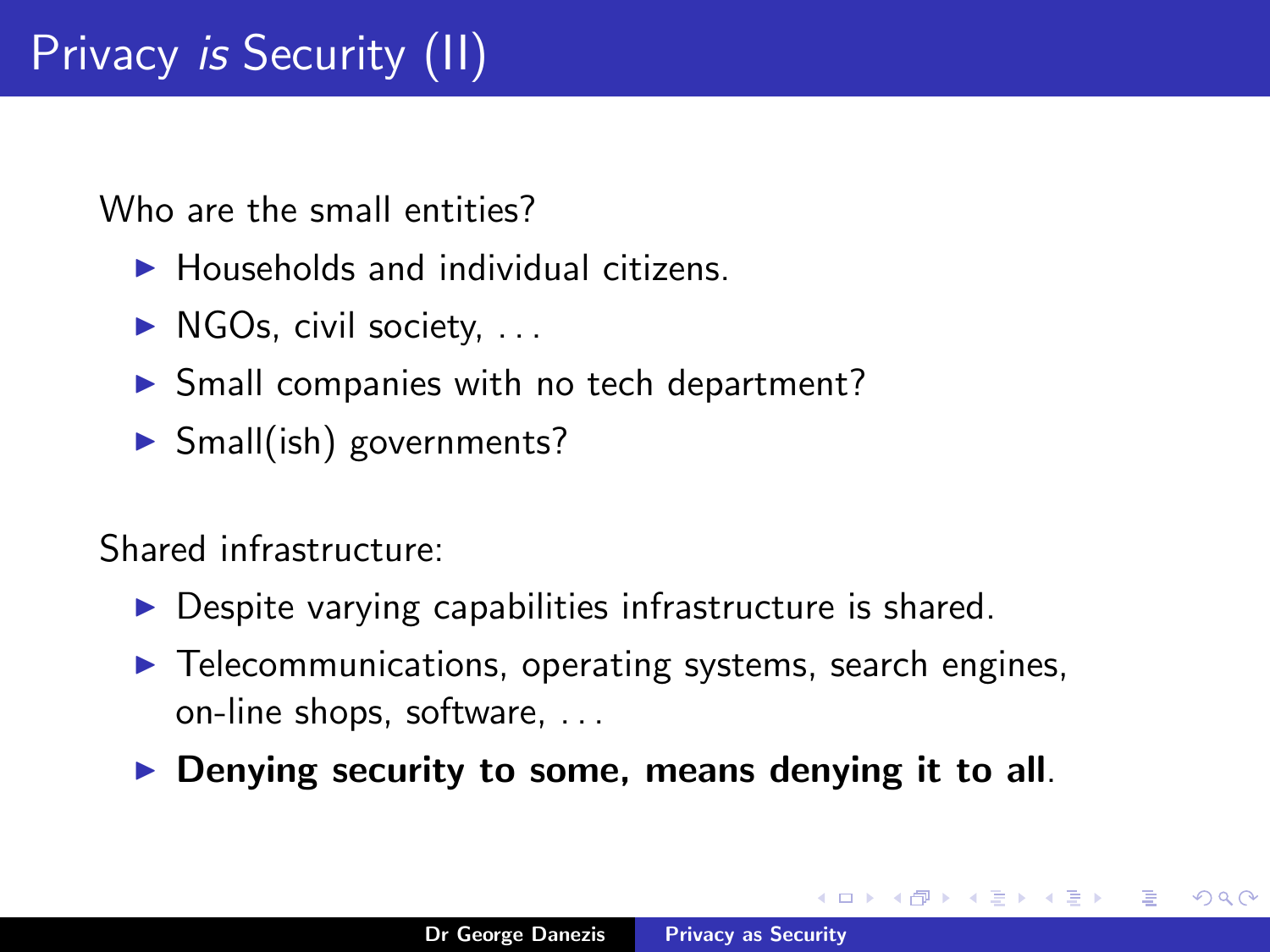Like all security, privacy must be technologically supported:

- $\triangleright$  Privacy/security needs cannot just be satisfied with good intentions.
- $\blacktriangleright$  Laws are necessary but not sufficient to protect privacy/security.
- $\blacktriangleright$  Technology must provide assurances where possible procedures and audits where it is not.

Hence the development of Privacy Enhancing Technologies.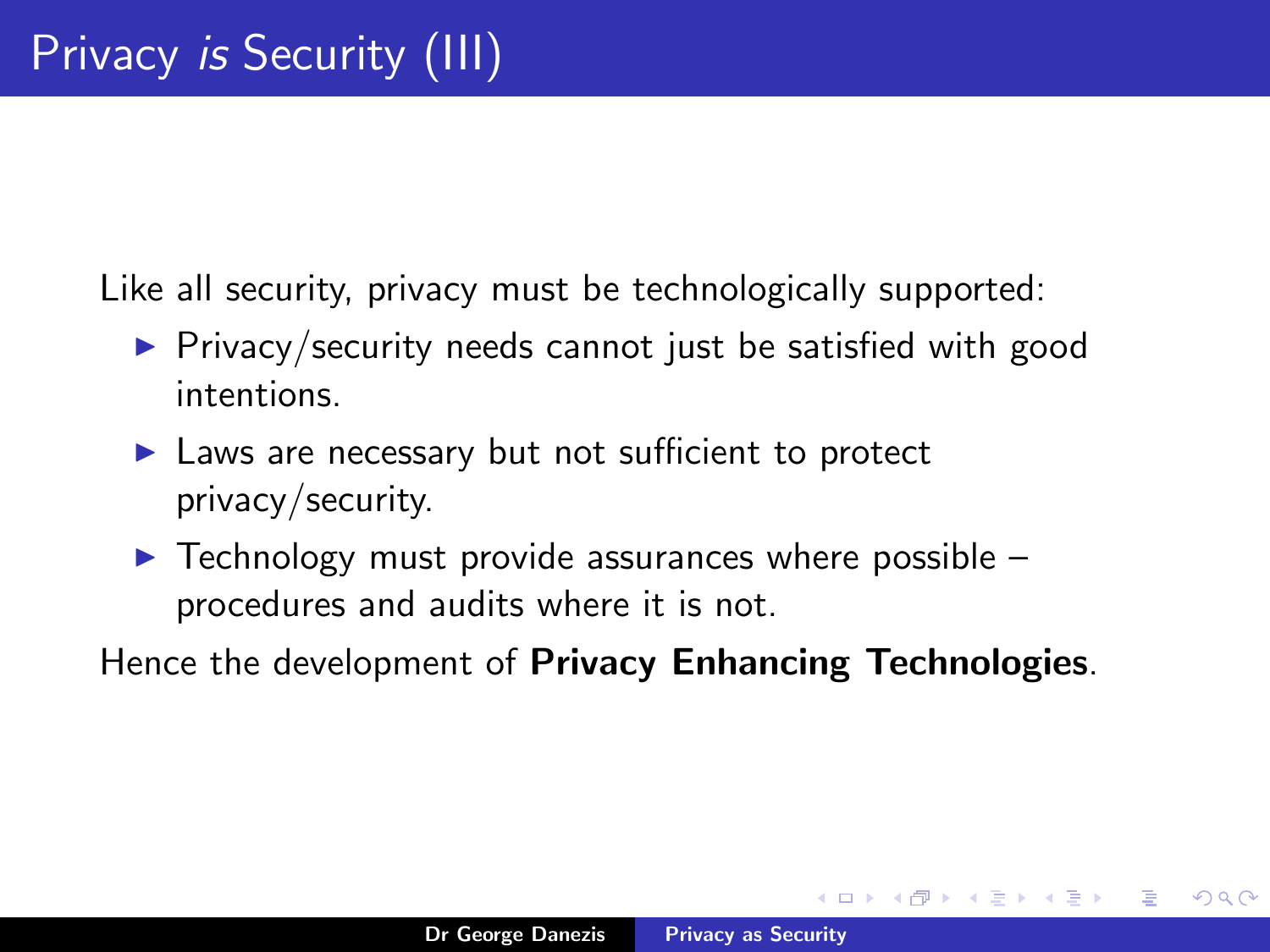Present some interesting privacy/security properties:

- $\blacktriangleright$  How the standard security properties can be fortified for privacy.
- $\triangleright$  New concepts that are antithetical to current security practices.
- $\triangleright$  Why are privacy properties useful?

 $2Q$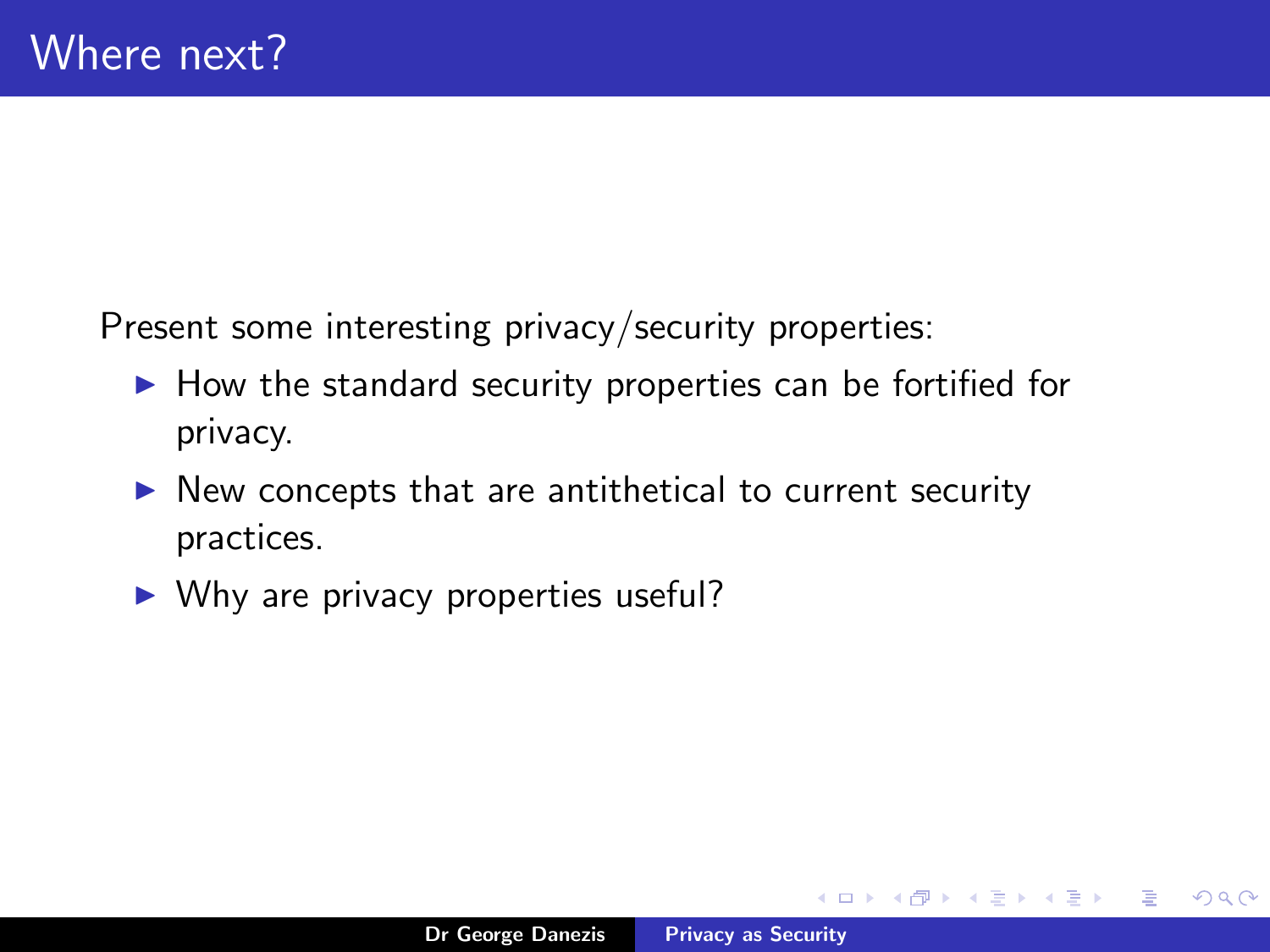Early work on security focused on authentication – the fist step before any security policy can be applied.

- $\triangleright$  Makes sense in a government, commercial or military context.
- $\triangleright$  But does it make sense when you do not have a closed and known user group?
- $\blacktriangleright$  PET: from Authentication to **Identity Management**.

Privacy preserving Authentication mechanisms:

- $\triangleright$  Private Authentication: to protect against 3rd parties.
- $\triangleright$  Anonymous Credentials: to protect against all.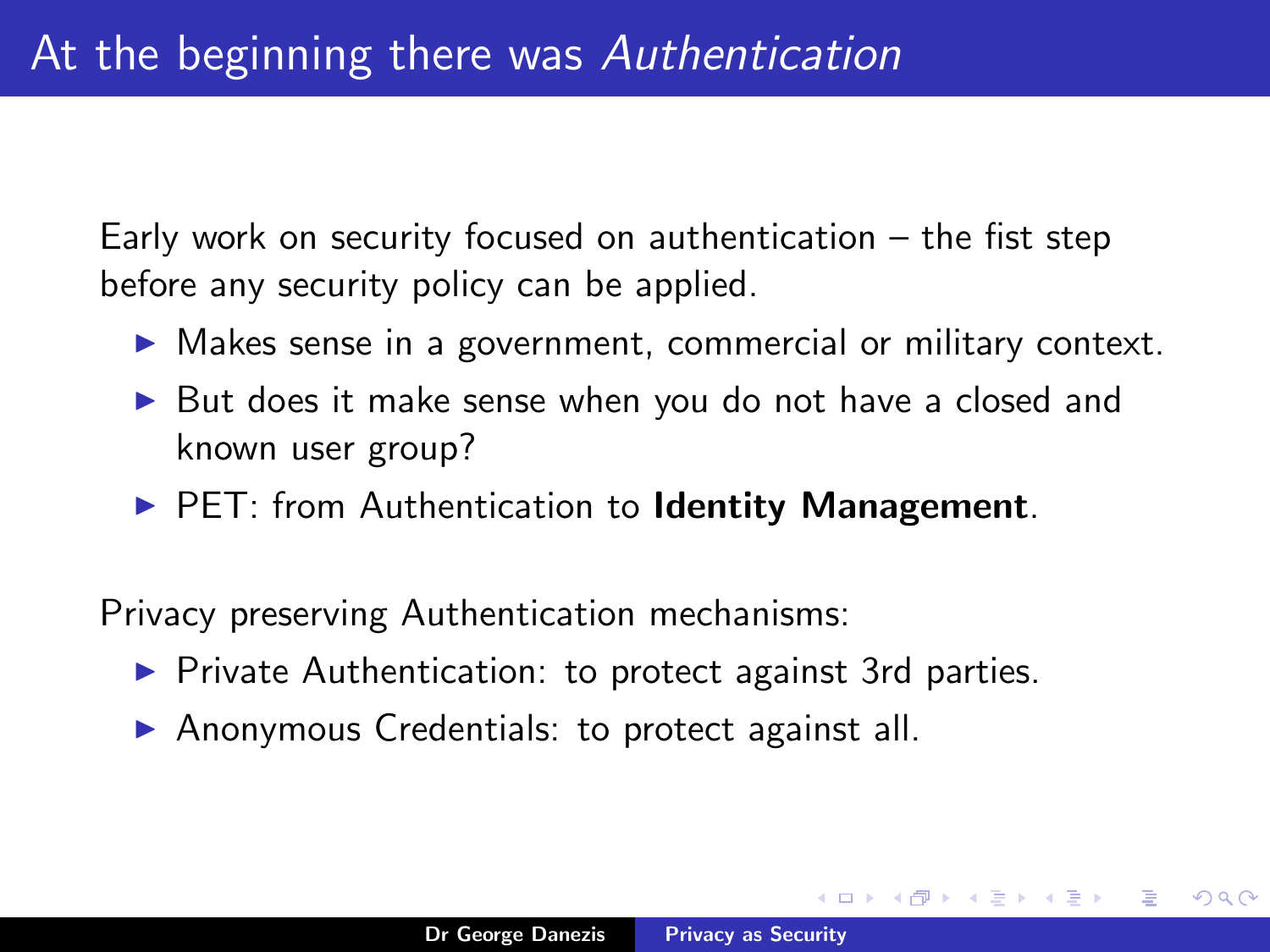How does authentication traditionally works:

- $\triangleright$  (Alice)  $\rightarrow$  (Bob): Hi all! I am Alice, and I think you are Bob, and here is some crypto stuff.
- $\blacktriangleright$  (Bob)  $\rightarrow$  (Alice): Hi Alice, Bob here! ...

Private Authentication:

- $\blacktriangleright$  This is a problem.
- $\triangleright$  Solution: hide from third parties Alice or Bob's identity.
- $\blacktriangleright$  Hiding both Alice and Bob is a bit more tricky.
- $\blacktriangleright$  Failed authentication should not give out any information about either.
- $\triangleright$  When both have multiple identities even more tricky.

State of the art: Just Fast Keying,...

つくい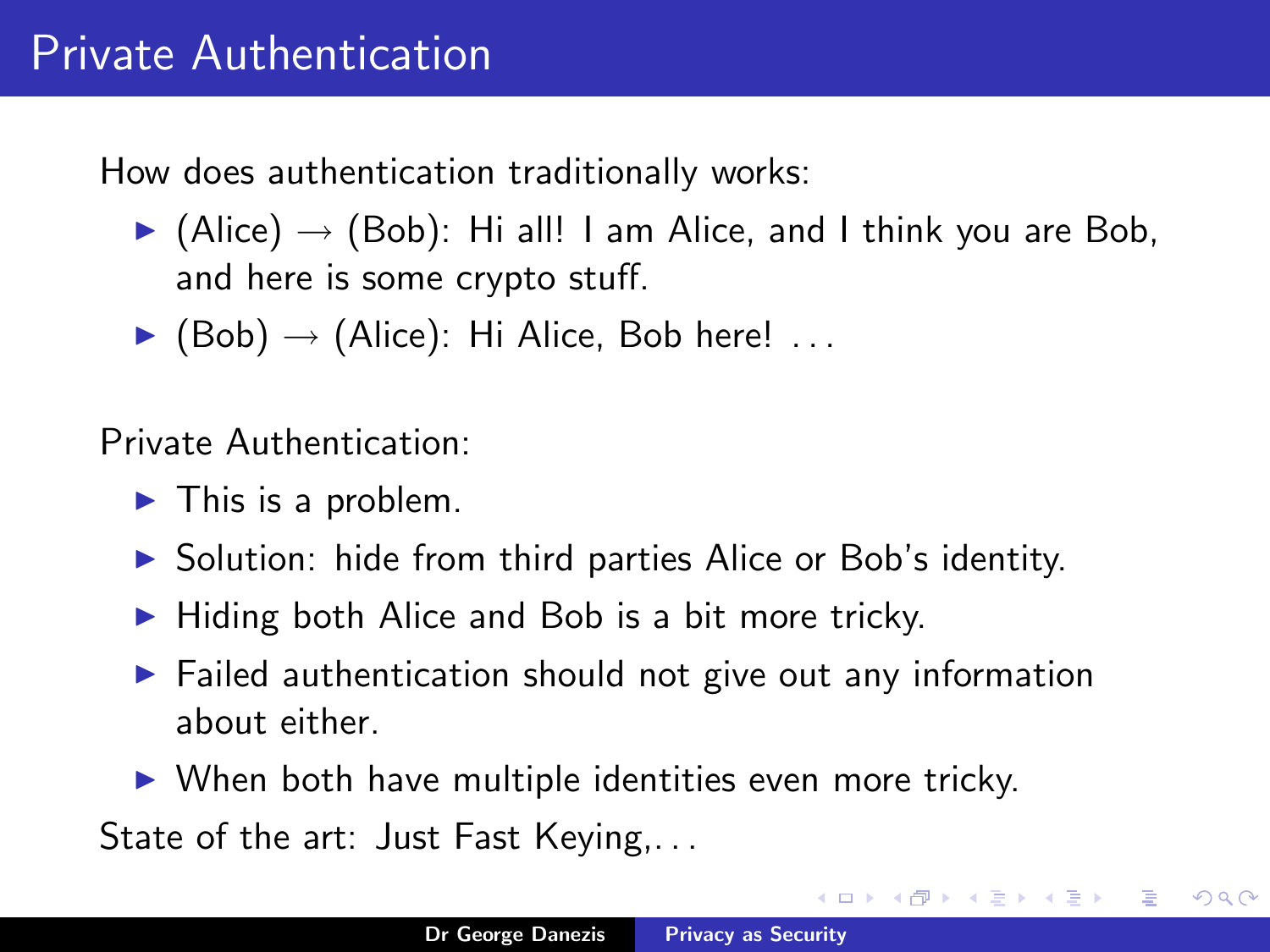Aim: gain privileges by proving that you have some attributes, according to some authority, without revealing any identity.

- ▶ Players (Cinema Scenario): Authority (the box office), Prover (spectator), Verifier (ticket verifier).
- $\blacktriangleright$  Traditional security equivalent: anonymous capabilities.

The state of the art:

- $\triangleright$  Any string or number as an attribute.
- $\triangleright$  can prove arbitrary boolean statements on attributes
- $\blacktriangleright$  can prove range statements.
- $\triangleright$  Double spending and velocity checks.

Downside: Heavy crypto and patents. Multishow (IBM), Single show (Chaum,Credentica).

→ 伊 → → ヨ →

 $2Q$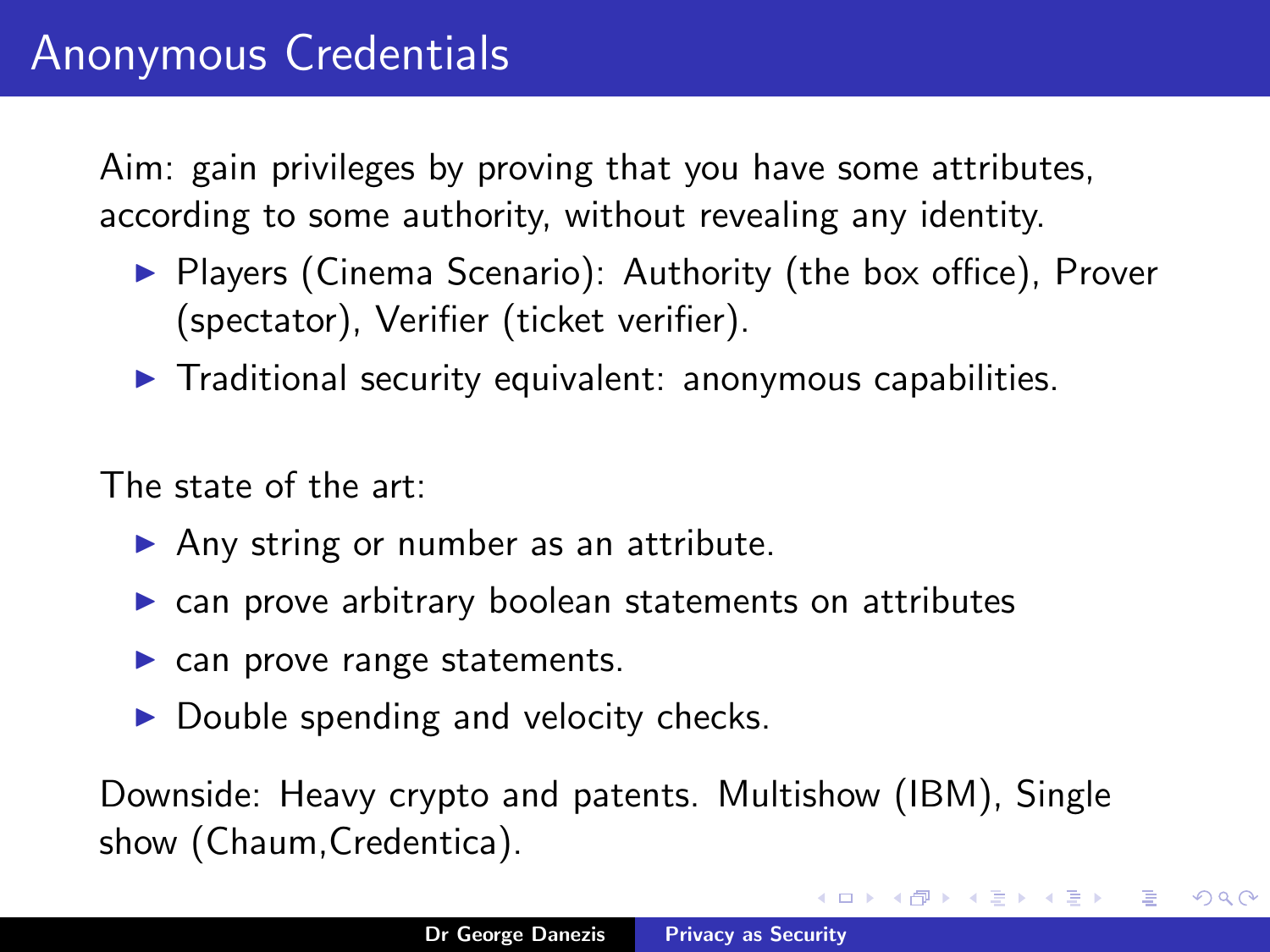Commonly deployed security mechanism.

- $\triangleright$  A success story what we can do well!
- $\triangleright$  Widely deployed for messages and streams.
- $\blacktriangleright$  Examples: PGP, SMIME, SSL, SSH, IPSec,  $\dots$

A closer look at the properties:

- Authenticity we talked about this before.
- $\triangleright$  Confidentiality no third party should be able to read it.
- Integrity no third party should be able to modify it.
- $\triangleright$  (Non-repudiation) you should not be able to deny what you said.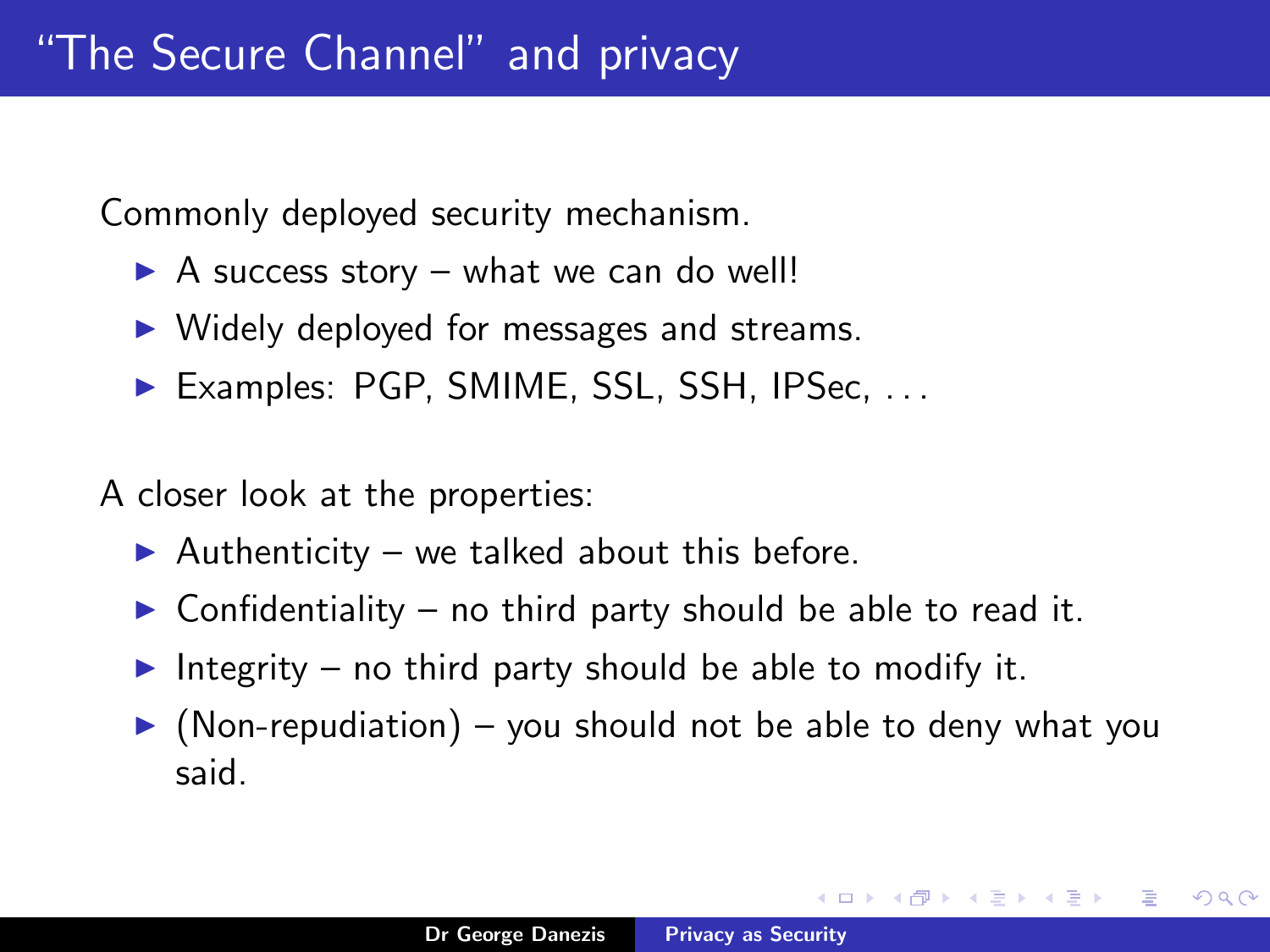Traditional view good for the military/commercial world:

- $\blacktriangleright$  Key management can be done safely.
- $\blacktriangleright$  Transactions are archived and can be used in court.

What about instant messaging? Keep things Off-The-Record.

- $\triangleright$  Examples: Briefing a journalist, talking on the phone to your lawyer or friends.
- $\triangleright$  Plausible Deniability (not non-repudiation): no one can prove you said something.
- $\triangleright$  Forward secrecy: once the communication is securely over, I cannot decrypt it any more.

(Freedom from compulsion.)

 $\triangleright$  Still want Authenticity, Confidentiality and Integrity.

State of the art: OTR plug-in for IM.

 $\mathcal{A}$   $\mathcal{A}$   $\mathcal{B}$   $\mathcal{A}$   $\mathcal{B}$   $\mathcal{B}$ 

つへへ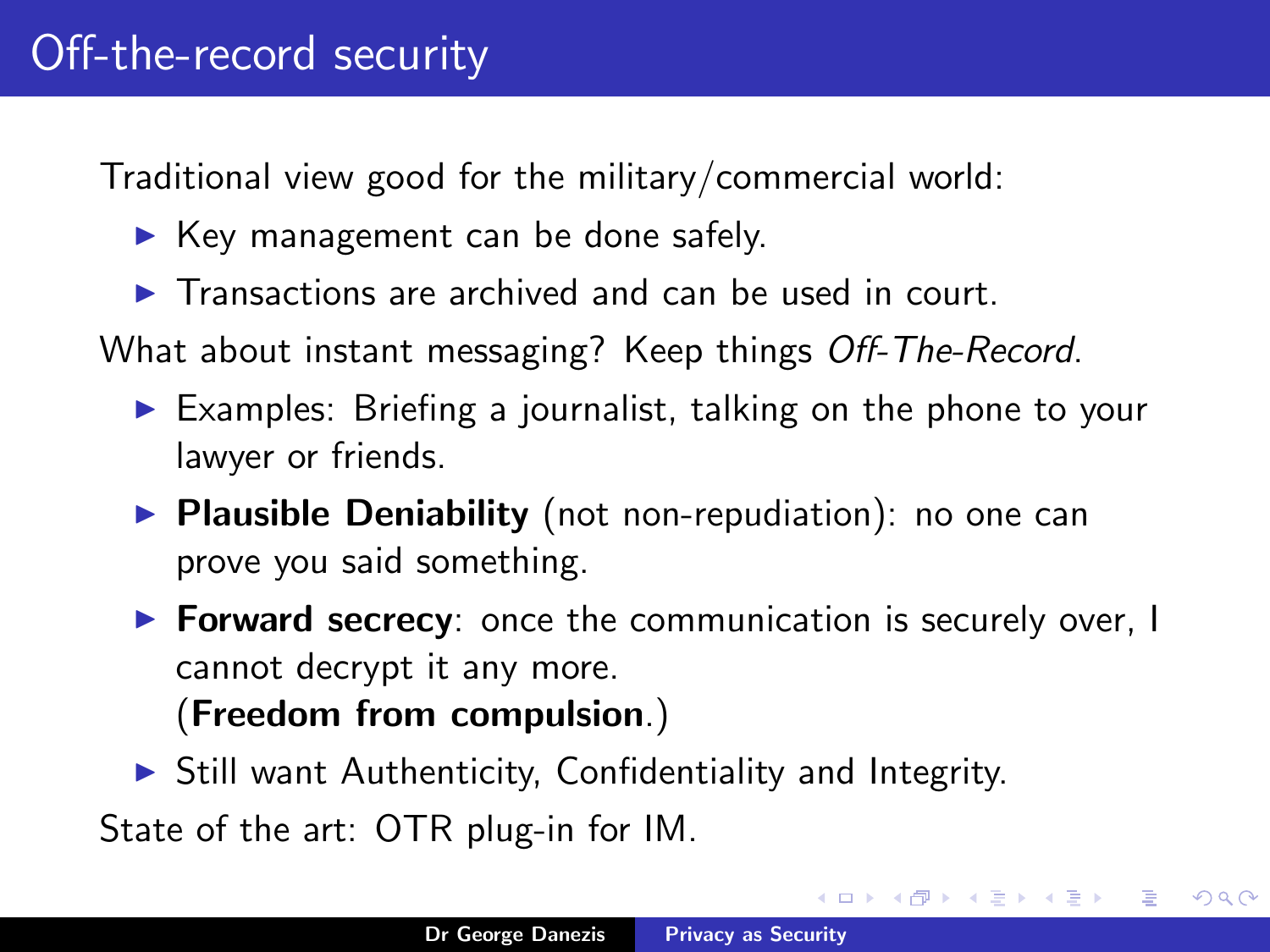Key questions and properties:

- $\triangleright$  Should anyone know with whom I am talking? (3rd party anonymity.)
- $\triangleright$  Should the website I am visitng know who I am? And correlate my visits? (Sender/Initiator anonymity.)
- $\triangleright$  Should those who want to contact me know who I am/where I am? (Receiver/Server anonymity.)

Applications: Voting, e-cash, security alert gathering and monitoring.

State of the art: Java Anon Proxy, Tor, Mixminion, (Anonymizer).

 $\Omega$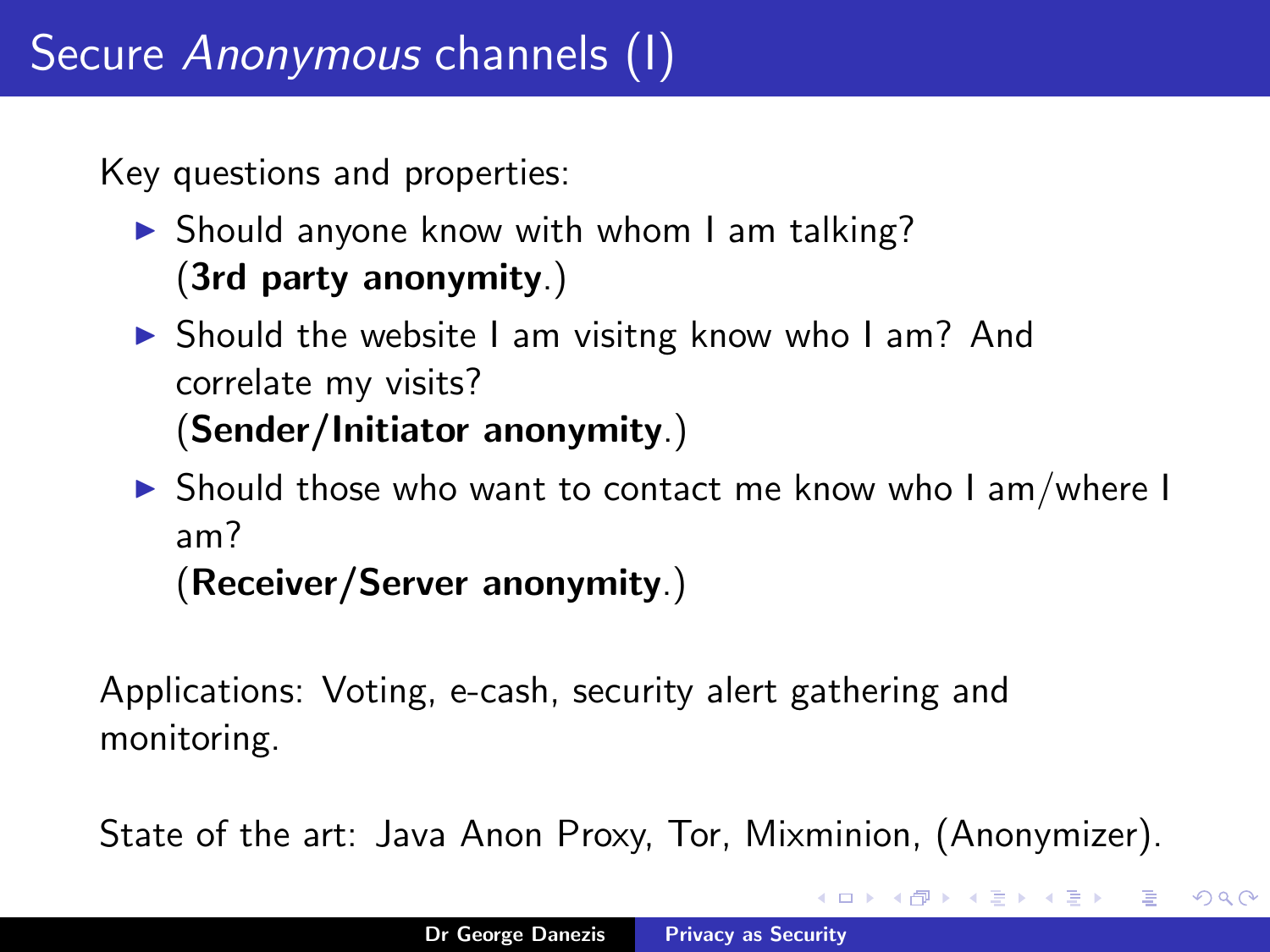## More generally: freedom from traffic analysis?

- $\blacktriangleright$  TA can be used to extract information particularly from streams of data.
- $\blacktriangleright$  TA can be used for target selection: Which laptop to steal? Which house to break in? Which server to attack?
- $\triangleright$  Mobile world: **Location privacy** is becoming a problem.

State of the art: *(this space is left intentionally blank.)*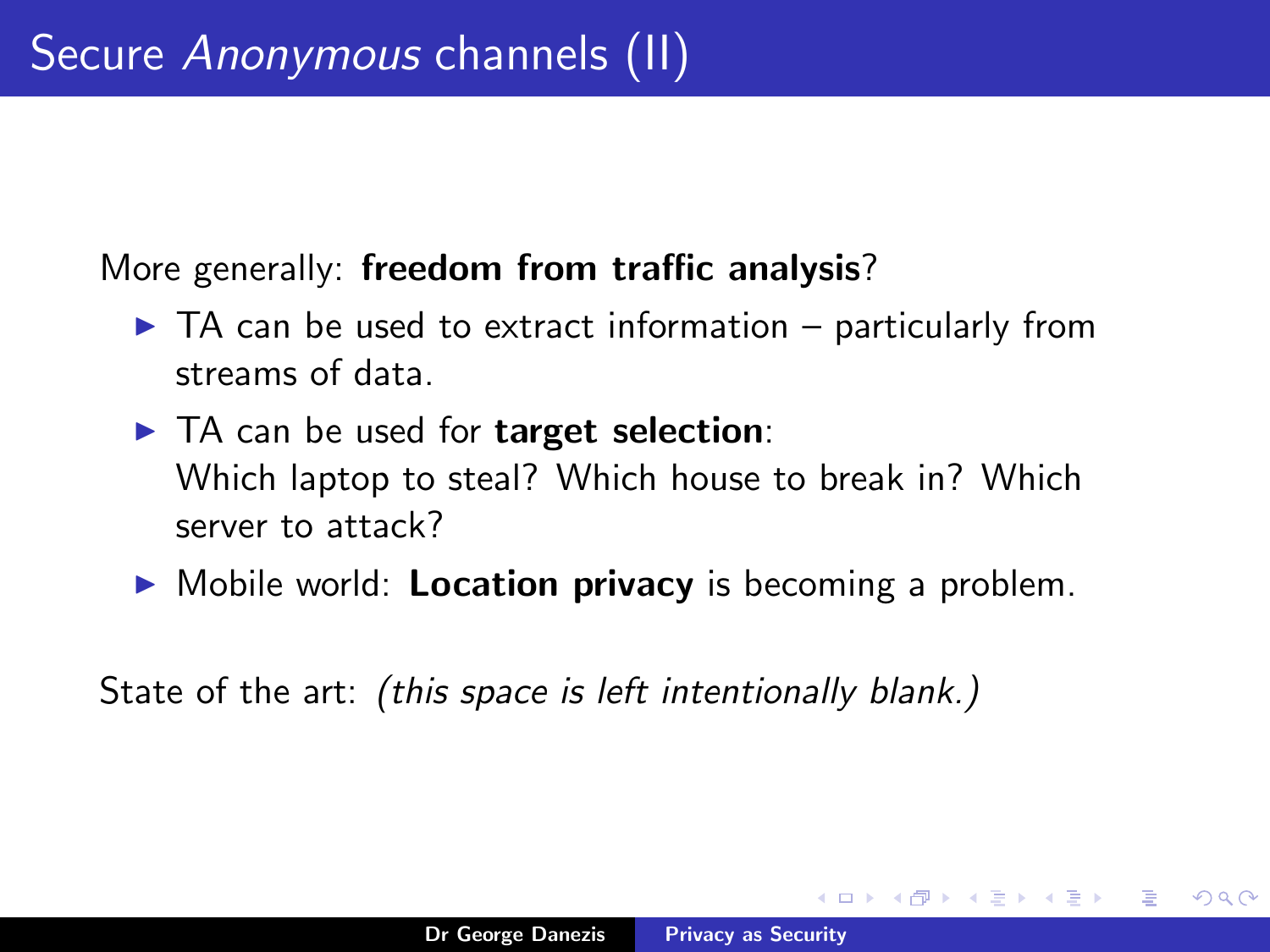Forward security:

- $\triangleright$  After some time/steps no one should be able to compromise the security properties.
- $\triangleright$  Protection under physical pressure / blackmail.

Other forms of compulsion resistance:

- $\blacktriangleright$  Election schemes need 'receipt freeness'.
- $\triangleright$  Steganographic file systems: Under compulsion you can reveal some files, but hide others.
- $\triangleright$  Safebox folders: you can put data in, but not decrypt it until you are back home.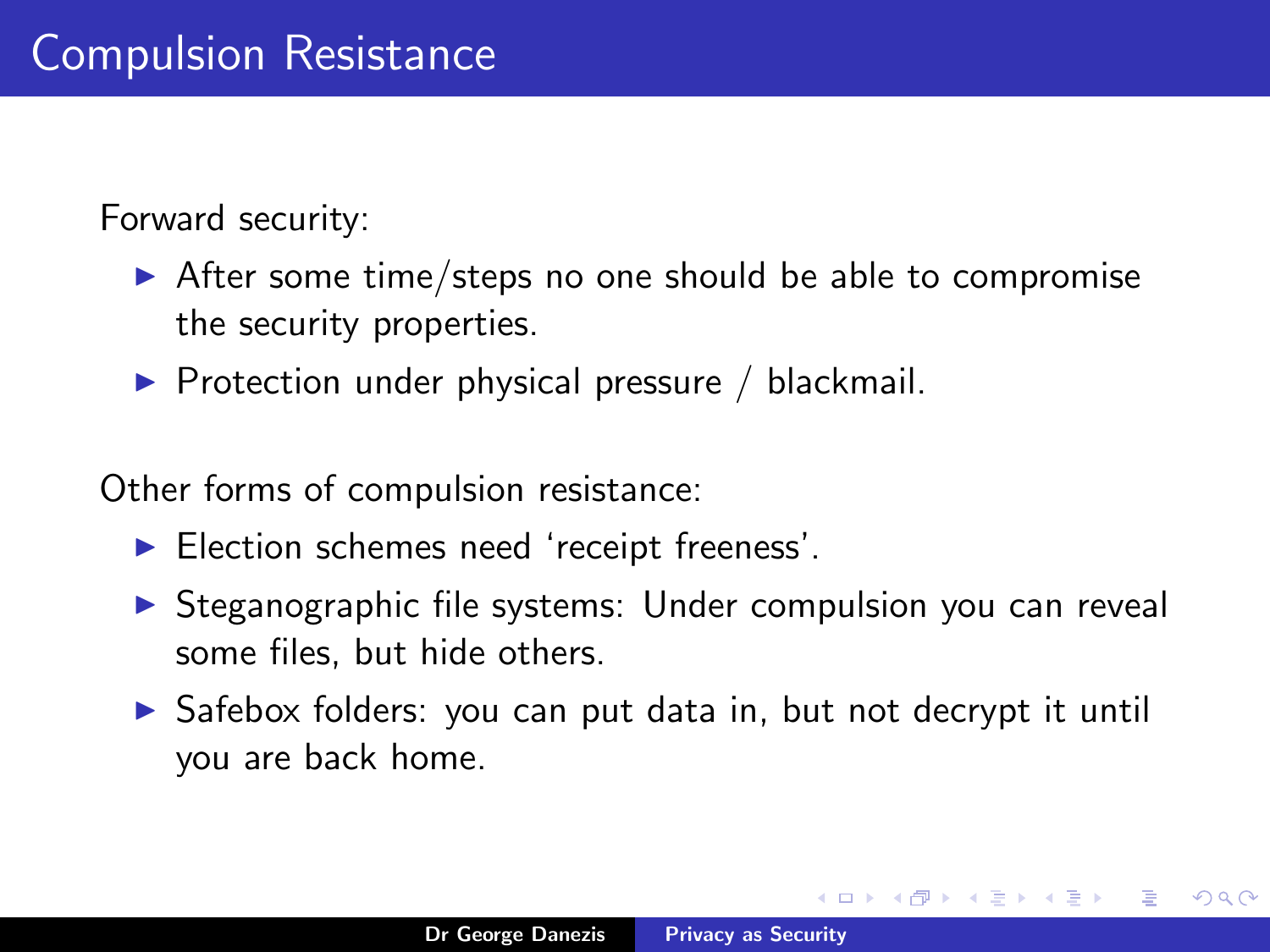To buy things and get services you need to share data:

- $\blacktriangleright$  Payments, delivery addresses, system configuration, ...
- $\triangleright$  Often with more powerful entities, and little choice.
- $\triangleright$  Once your data is out there, how to protect it? How to control its use?

Data protection regimes:

- $\blacktriangleright$  EU/Canada/Australia impose standards.
- $\triangleright$  Violations are well funded and technologically supported, enforcement is underfunded and non-technological.
- $\triangleright$  Need more automatic audits, Chinese firewall policies, design of privacy friendly architectures, standard protocols. Integration of privacy in the overall  $s/w$  process.

つへへ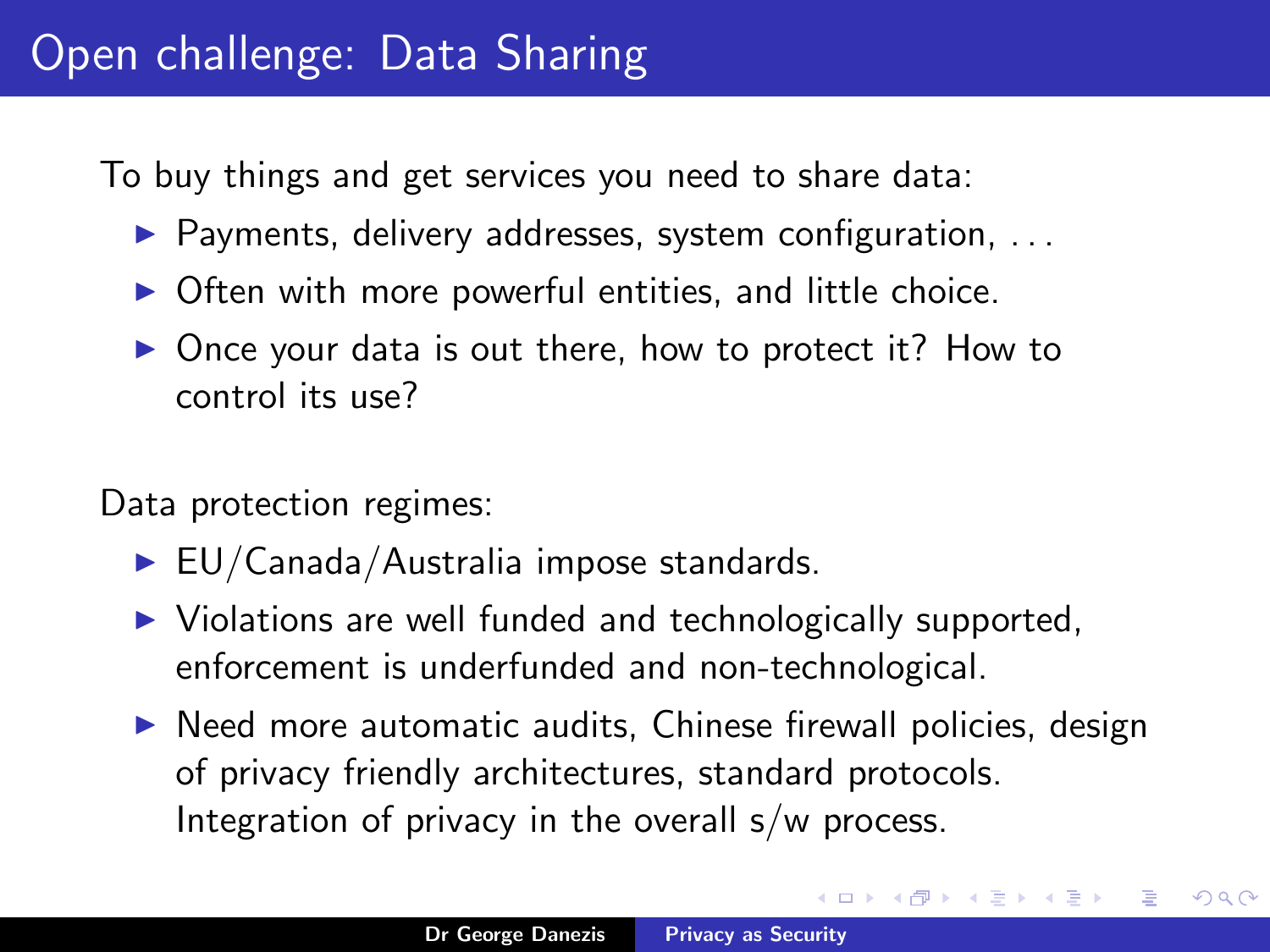Privacy links with Peer-to-Peer computing:

- $\blacktriangleright$  Massive resilience: perfect for weak nodes.
- $\triangleright$  No a-priory centralisation only loose coordination.
- $\triangleright$  Obvious first application: communicate and share information.
- $\triangleright$  Popularity due to hostile environment (security/resilience.)

Reputable and marketable applications:

- $\blacktriangleright$  Efficient and resilient distributed systems.
- $\triangleright$  Robust and cheap delivery: Bit-Torrent.
- Bridging NATs: Skype firewall piercing modes of Tor.
- $\triangleright$  The future: Social Networking / Expert finding...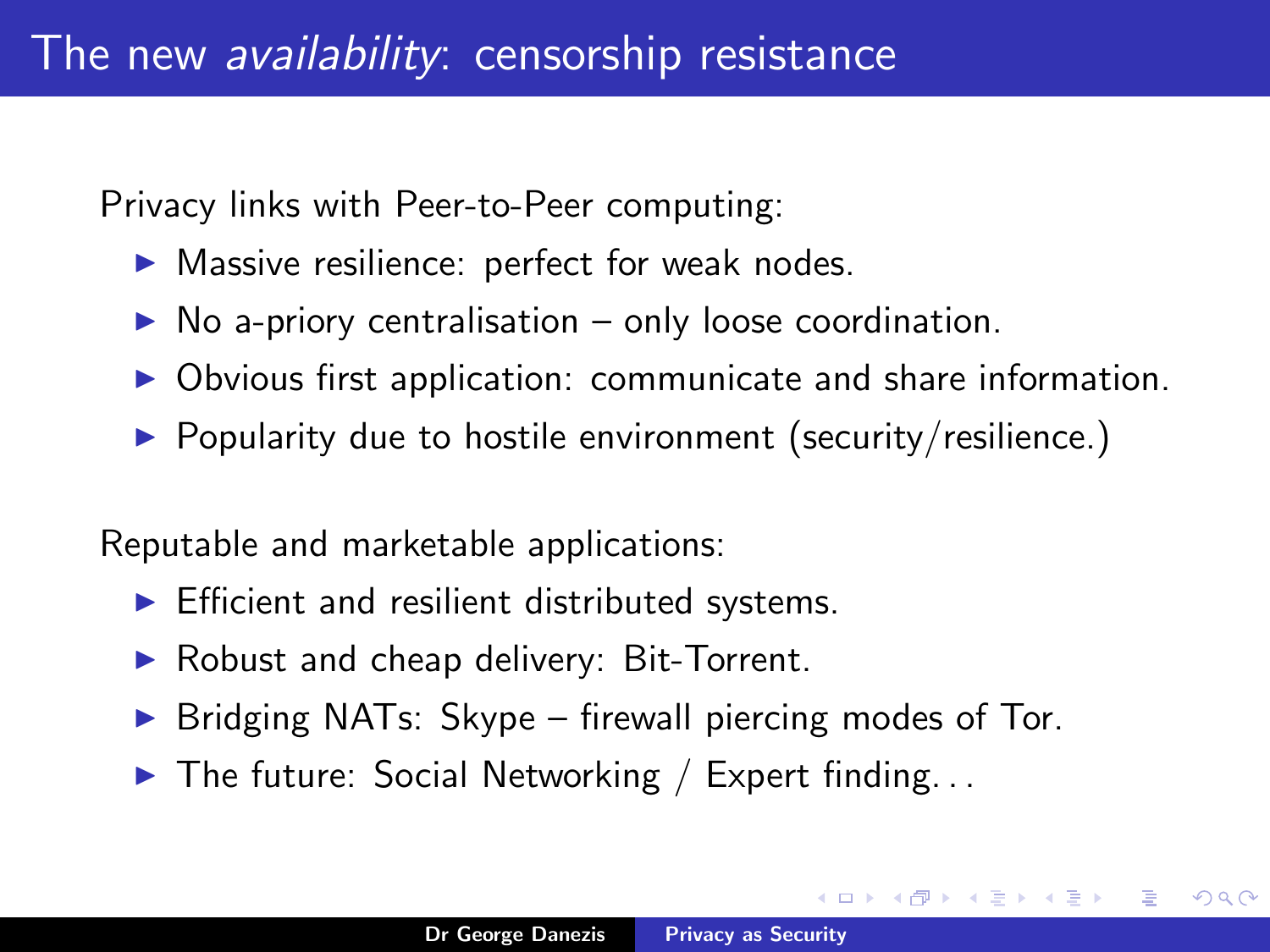## Abuse Resistance is a PET enabler

Privacy and security policies and **countermeasures to abuse**.

- $\triangleright$  Credentials: double spending for coins, private black listing for abusers.
- ▶ Bulletin Boards: Social network based reputation, ranking of articles, moderation.
- $\blacktriangleright$  Peer-to-peer: Sybil attack resistance.

The dangers of 'escrow' or 'revocable privacy':

- $\triangleright$  Why would you trust the revocation authority?
- $\triangleright$  Abstract designs are a poor match for the real world.
- $\blacktriangleright$  Include the revocation process into the security model, and judge its robustness to abuse. Impose technical checks and balances. Demand efficient and automated audits.
- Just say no.

つへへ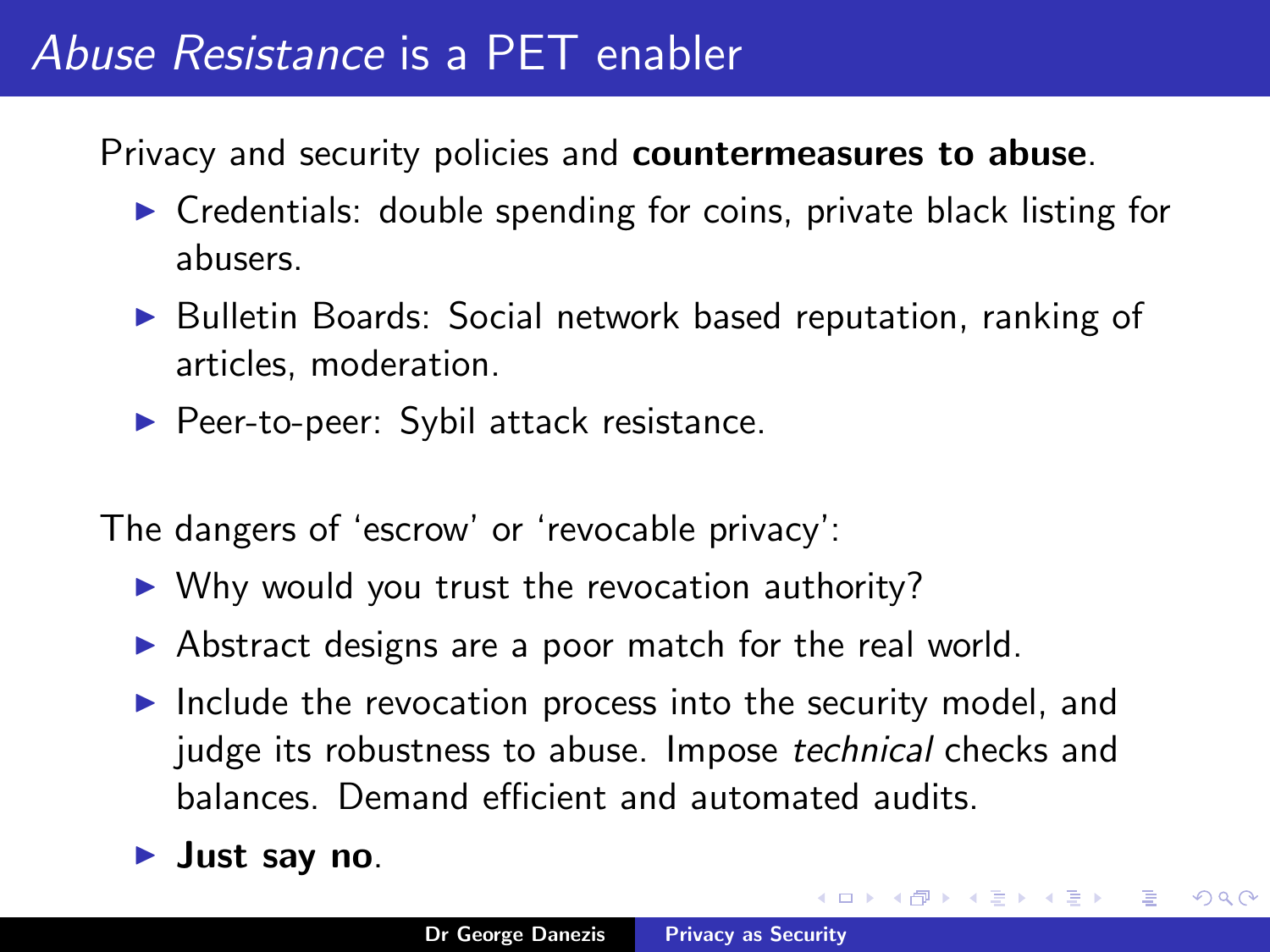A fresh view of privacy:

- $\triangleright$  Self-determination: the most valued security property.
- $\triangleright$  Privacy should become a first class security property.
- $\triangleright$  Use tools from security engineering.

Challenges and opportunities:

- $\triangleright$  Properties also benefit enterprises, governments and overall strengthen infrastructure.
- $\blacktriangleright$  High assurance circles: traffic analysis, location anonymity, compulsion resistance already requirements.
- $\triangleright$  Data Sharing assurances must be integrated in the process. Novel technical support badly needed.
- $\triangleright$  Abuse control: solutions outside the (escrow) box.